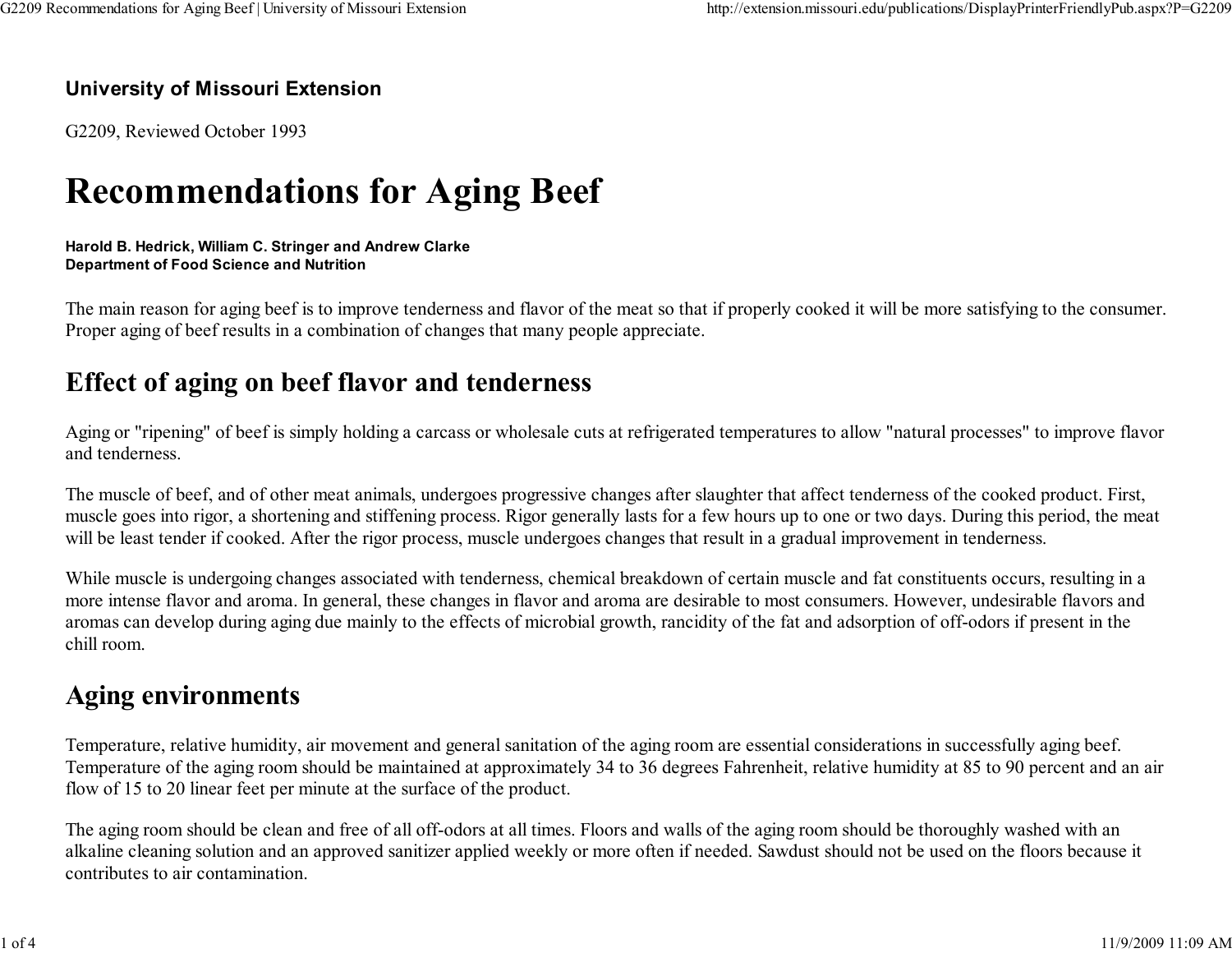Cured and smoked meat, poultry, vegetables, fruits or shipping cartons should not be stored in the aging room because of the off-odor produced bysuch items, which will be adsorbed by the meat. Except during cleaning, walls, floors, and ceiling of the aging room should be kept as dry aspossible.

Carcasses and wholesale cuts should be properly spaced on trolleys or hooks to allow complete circulation of air around the product.

# Problems associated with aging

Beef carcasses and wholesale cuts are quite perishable and several problems or conditions can contribute toward the product becoming spoiled orunacceptable during the aging period. Most beef spoilage and off-odors and flavors can be attributed to one or more of the following causes:

- Improper chilling of the carcass. The internal temperature of the round and other thick parts should be lowered to 40 to 45 degrees Fahrenheit within 24 hours after slaughter. Failure to do so may result in bone sour.
- When the carcass is chilled and aged in a chill room containing an off-odor, the carcass will adsorb the odor. Most common off-odor is from excess growth of bacteria, yeasts and molds on the meat and chill room walls and floor. Also, storing any other product in the room that hasan odor will contribute to the problem.
- Poor sanitation during slaughter, chilling and processing. This contamination with microorganisms causes off-odors, off-flavors and spoilage.
- Excessive aging will result in an accumulation of microorganisms. In addition to the off-odor produced by microorganisms, their presence inlarge numbers on a carcass or cut results in a slimy-appearing surface. The most likely places for microorganisms to grow are on the moist,lean surfaces of the carcass such as the neck, flank and round. If these growth-contaminated areas are not completely trimmed off anddiscarded during processing, the end products of microbial growth will produce undesirable flavor and odor in the finished product,especially the ground beef.
- Shrinkage will occur during the aging period. The longer the aging period, the greater the total loss in weight; also the longer the aging period,the greater the need for trimming of lean and fat surfaces that have dried excessively or have detectable growth of microorganisms.
- Aging under-finished carcasses will result in excess shrinkage, surface drying and discoloration. Dried and discolored surface areas should betrimmed and discarded. This trimming can amount to a considerable loss in product.

# Aging period

For practical purposes most of the advantages of aging well-finished beef will have been achieved by the end of seven to 10 days at 34 to 36 degrees Fahrenheit. The fat cover on well-finished beef minimizes drying and discoloration. In general, a carcass should be of Good, Choice orPrime grade. Carcasses with little or no fat cover should not be aged beyond three to five days.

## Aging in vacuum packages

With the advent of "boxed beef" and more central processing of beef into primal cuts by packers, aging of beef in vacuum bags has become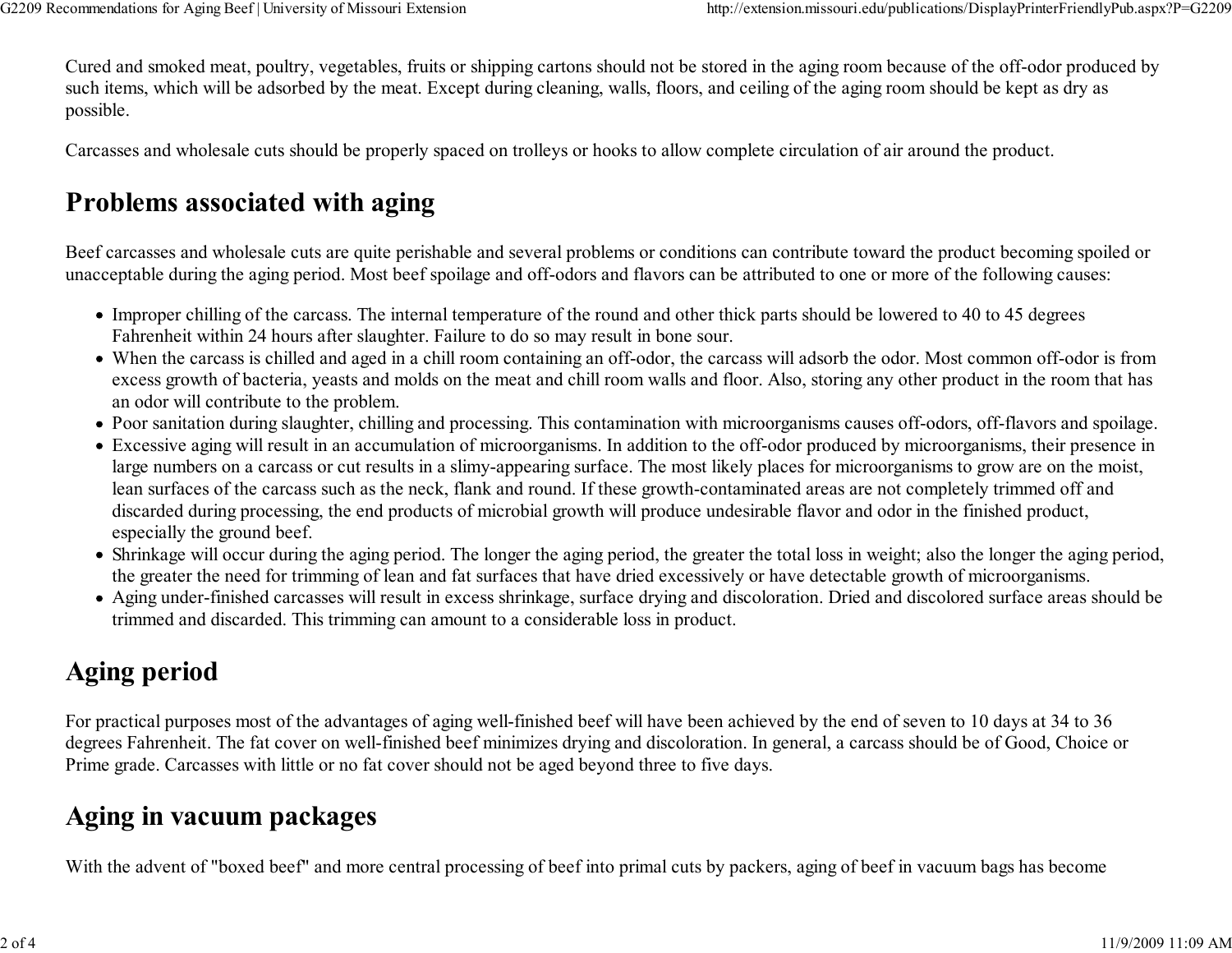common. Beef can be successfully aged in a vacuum bag. However, an important precaution must be taken to ensure no loss of vacuum has occurred in the bag. If there is a loss of vacuum, air will be present in the bag surrounding the meat and aerobic microorganisms will grow andcause rapid spoilage.

### Economic considerations

The aging of beef requires refrigerated storage space. It is costly to provide and maintain this space. Consequently, it is usually to the advantage ofthe processor to move products through the facility as rapidly as is feasible. To hold beef for longer than seven to 10 days is costly.

From the standpoint of the consumer who may have beef custom processed, aging and especially excessive aging will result in considerableshrinkage and trim loss. This means considerable loss of otherwise edible product.

## Precautions during processing

When processing aged beef quarters or wholesale cuts into retail cuts or for home freezer, certain precautions should be taken to ensure satisfactionby the customer. Dried or discolored surface areas should be carefully trimmed off. Any surface areas containing detectable growth of microorganisms, as evidenced by slime formation or off-odor, should also be carefully trimmed off. None of these trimmings should be mixed withthe trimmings for ground beef but should be placed in the inedible fat and bone container.

Both processor and consumer must realize that all beef tenderness problems cannot be solved by aging. Less tender cuts such as shank, neck andplate cuts can be made acceptably tender by grinding into ground beef. Greater improvement in tenderness can be achieved by correct cooking than by aging. Consequently, cuts of beef should be identified and labeled correctly during processing and the proper cooking procedure employedfor each cut.

G2209, reviewed October 1993

#### Related MU Extension publications

- G2208, Home Slaughtering and Processing of Beefhttp://extension.missouri.edu/publications/DisplayPub.aspx?P=G2208
- GH1504, Quality for Keeps: Freezing Meat, Poultry, Fish, Eggs and Dairy Productshttp://extension.missouri.edu/publications/DisplayPub.aspx?P=GH1504

Order publications online at http://extension.missouri.edu/explore/shop/ or call toll-free 800-292-0969.